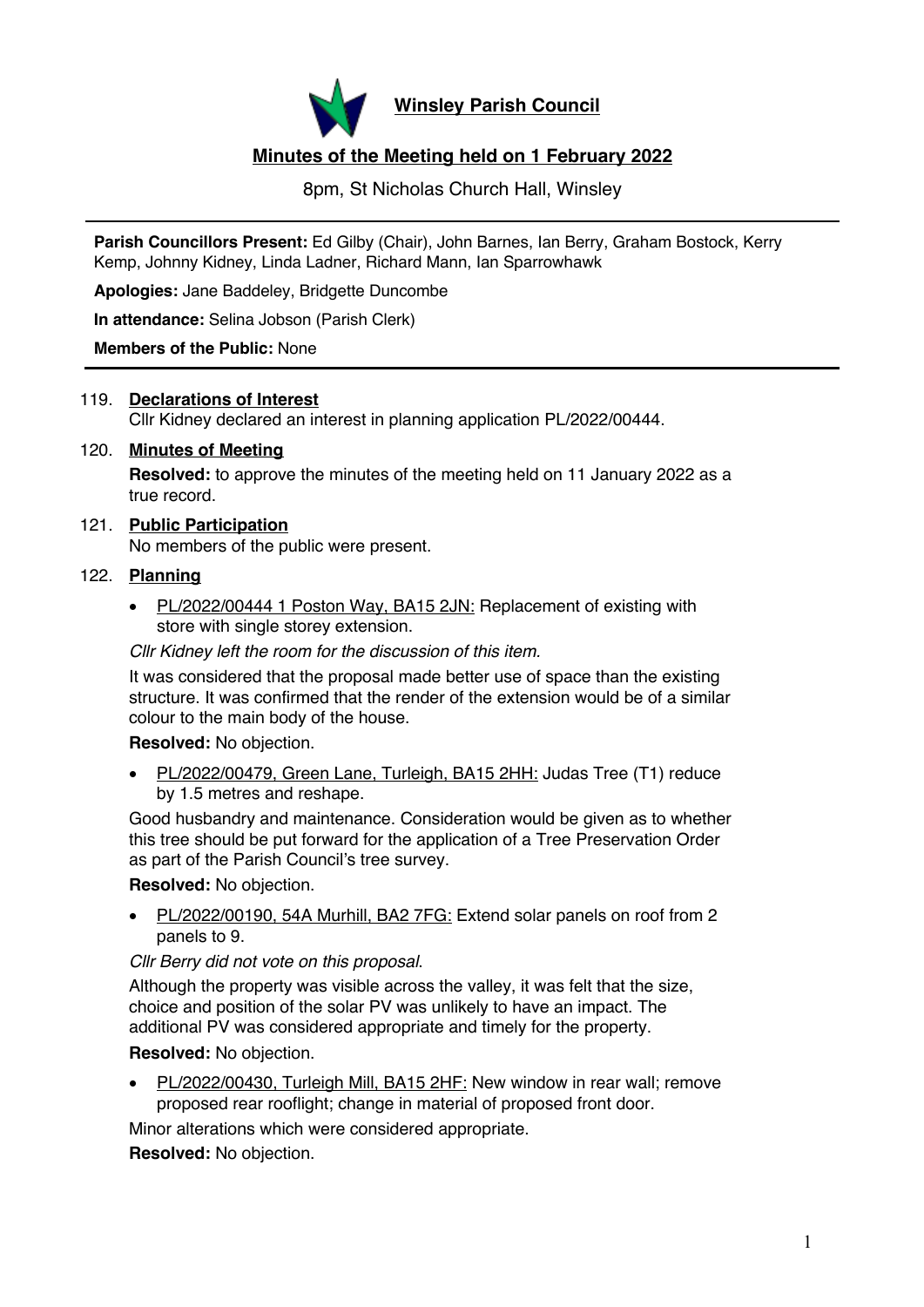## 123. **Matters Arising**

Councillors received an update on matters arising noting that:

- Materials for rebuilding the dug outs on the football field were due to arrive shortly so work on the repairs could start soon.
- A consultation on Government proposals in light of the Landscape Review would be considered at the next Parish Council meeting.
- The Bradford on Avon Area Board had approved a grant of £5000 to add to the Parish Council's bid for Northfield. As agreed at the December Parish Council meeting a bid from the Parish Council would now be put to the owners under the disposal of an Asset of Community Value process.
- The consultation on the Parish Council's application to designate Northfield playing field as a Town and Village Green would end on 15 February 2022; the deadline would be advertised to residents.

### 124. **Police Report**

The PCSO had put warning notices on vehicles parked across the footway at the bottom of Winsley Hill.

### 125. **Unitary Councillor Report**

Cllr Johnny Kidney reported that:

- Bin collection dates were changing during February and residents should have received notification of new dates from Wiltshire Council.
- Wiltshire Council had finalised the budget for 2022/23 with a 1.9% increase in Council Tax.
- Wiltshire Council were providing Coronavirus business support grants for rateable businesses.
- Climate Strategy and Green Blue Infrastructure documents were being considered by Wiltshire Council; once adopted these would be used by the Council as a framework for all future policies.
- A campaign was underway to purchase the closed Hop Pole pub in Limpley Stoke as a community pub and money was being raised via shares and grants.

#### 126. **Tree Planters**

Councillors considered a report from Cllr Mann setting out advantages and disadvantages of installing planters, possible locations and costs. It was suggested that a planter could be installed as a Platinum Jubilee item.

**Resolved:** to contact Wiltshire Council Highways Team about any possible issues relating to visibility or possible obstruction of the pavement if planters were installed.

#### 127. **Playpark Repairs**

The recent playground inspection had identified some wooden posts and chains that were worn and needed replacing. Some wooden posts and chains were recommended for monitoring and might need replacing in the next couple of years. A quote had been obtained from Playdale for repairs to the equipment. Councillors considered whether to pay for repairs or whether to replace the activity trail. It was suggested that a long term strategy for the park would be useful, potentially including wider aims such as environmental benefits. Quotes had been obtained previously for replacing the activity trail.

**Resolved:** to obtain up-to-date quotes for replacing the activity trail for consideration at the next Parish Council meeting.

Cllr Kidney

Clerk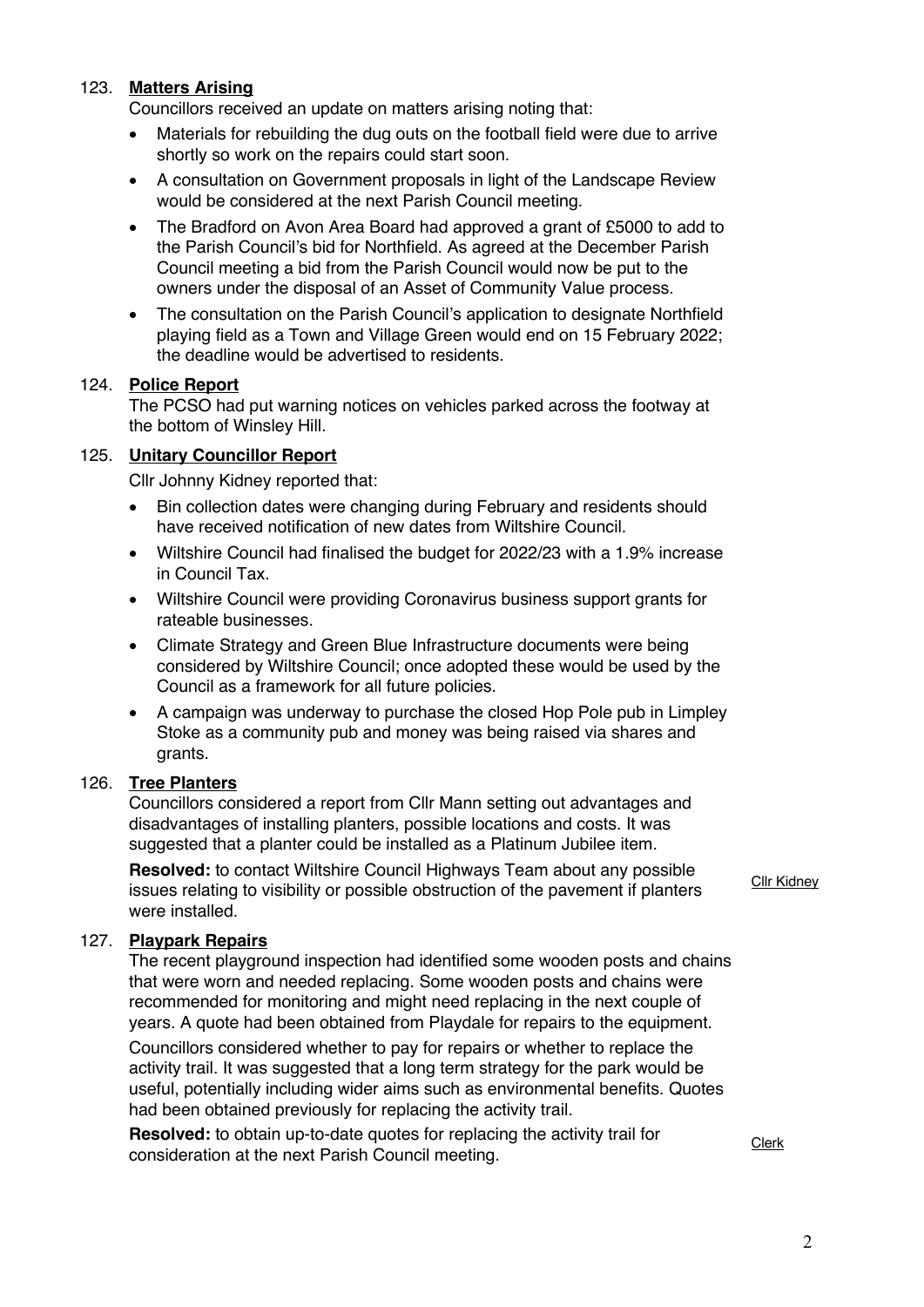# 128. **Annual Parish Meeting 2022**

It was proposed to hold the Annual Parish Meeting (APM) on Tuesday 26 April, subject to venue availability. Local environmental groups would be asked to give presentations. It was suggested that community assets and the Neighbourhood Plan should also be considered.

**Resolved:** to contact local environmental groups about presenting at the APM and to plan the overall structure of this meeting.

Cllr Mann & Clerk

*Note: due to hall availability the APM will be held on Wednesday 27 April 2022.* 

## 129. **Best Kept Village Competition 2022**

The Best Kept Village Competition would be promoted to see if there were residents or groups who wished to organise an entry for the Best Kept Village competition. The deadline for applications was 22 April 2022.

It was noted that if Winsley entered the competition any work in the village should be undertaken in an environmentally friendly way.

# 130. **Maintenance Contract for 2022/23**

Councillors agreed to a revision to the two-year maintenance contract, taking into account the fact that the Parish Council was no longer responsible for maintaining Northfield playing field.

# 131. **Highways and Transport Advisory Group Report**

Cllr Kidney had met Wiltshire Council's Highways Engineer to consider parking restrictions outside St Nicholas Church. The Highways Engineer had confirmed that the current 'no through traffic' sign was appropriate and worked with sat nav systems to prevent drivers using this as a through route. A request for a short stretch of double yellow lines outside St Nicholas Church had been submitted and residents would be consulted on this.

The statutory consultation on double yellow lines on Winsley Hill was due to be undertaken.

A school warning sign had been installed on Tyning Road (from the B3108 direction).

Additional surveys of turning movements, journey time and speeds, had been undertaken by Wiltshire Council's Highways Team on the B3108 junctions at Dane Rise/Hartley Farm and Tyning Road. Analysis would be undertaken to determine action regarding extension of the speed limit and any changes to the junctions.

## 132. **Launch of the Redeveloped Winsley Community Website**

The redeveloped Winsley Community website had been launched and positive comments from residents on the new look had been received. Further updates to content would be undertaken over time; councillors and residents were encouraged to report any out-of-date information.

# 133. **Finance**

**Resolved:** to approve the following payments:-

- £688.20 Administration
- £31.20 Idverde for emptying dog waste bins
- £869.82 Parish Council Websites for website redevelopment and hosting
- £156 Playground Inspection Company

# 134. **Advisory Group Reports**

134.1 Climate Change Advisory Change: Councillors received a report. Four priorities had been identified for 2022 and additional members had joined the